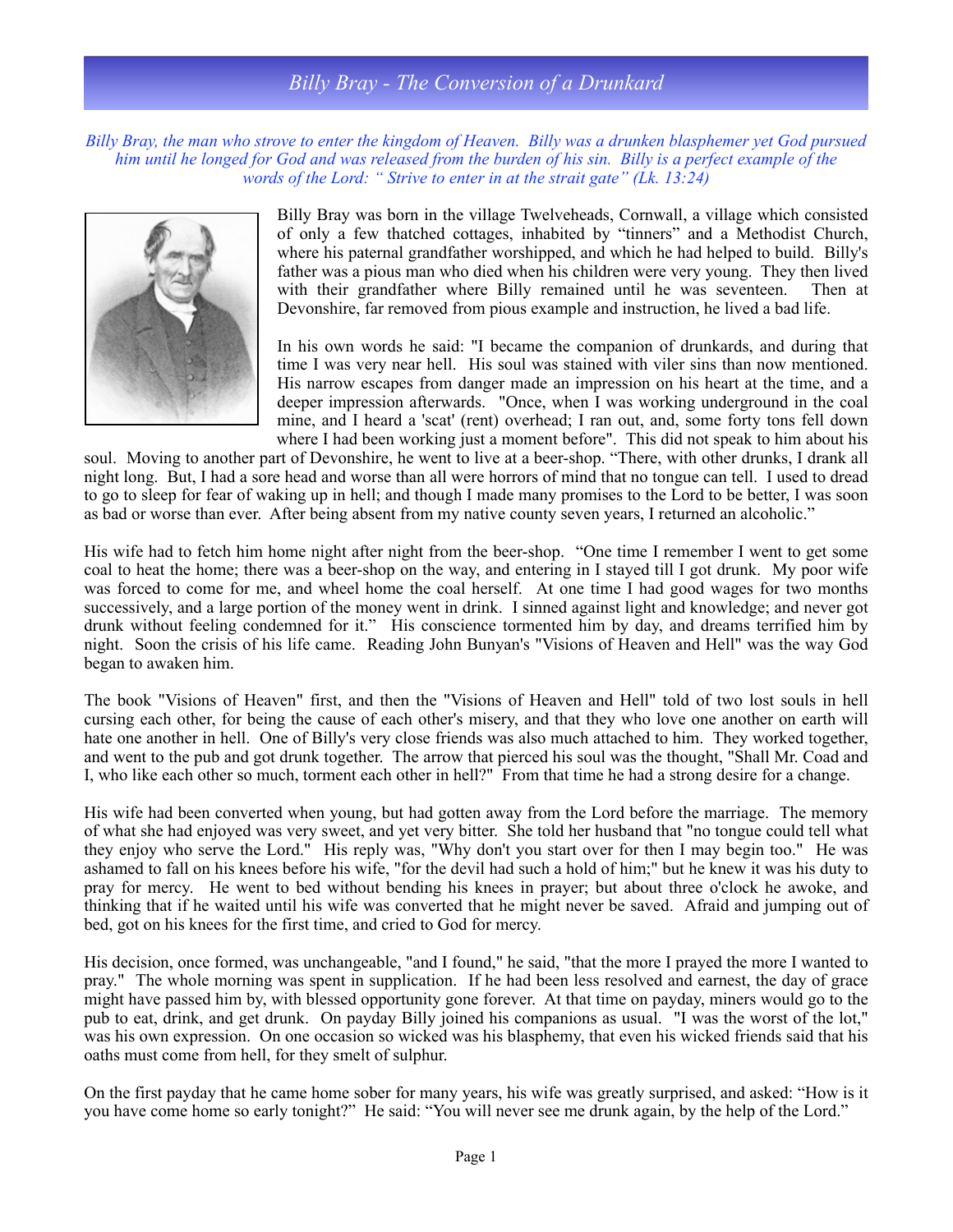## *Billy Bray - The Conversion of a Drunkard*

"That same night I went upstairs, and prayed till we went to bed. The next day I did not go to work but I took the Bible and Wesley's Hymnal, went upstairs, and read and prayed all day. Sometimes I read the Bible, sometimes the Hymn Book, and then I cried to the Lord for mercy. I was glad that I had begun to seek the Lord, for it is said, 'Let the heart of him rejoice that seeketh the Lord.' When Sunday morning came it was very rainy; the Christians had a class-meeting a mile from our house; I went to the place, but because it was wet no one came."

Billy returned home, and alone with God, with the Bible and the Hymn Book as his companions, he spent all that day in reading and praying. He was assailed fiercely by the temptation "that he would never find mercy;" but with the promise, "Seek, and ye shall find," he quenched this fiery dart of the wicked one, and in due time he learned, by blessed experience, that the promise was true.

Monday morning was spent in the same manner. In the afternoon he had to go to the mine, but "all the while I was working I was crying to the Lord for mercy." His sad state moved his fellow workmen to pity; he "was not like Billy Bray," they said. Why? He formerly told lies to make them laugh, and now he was determined to serve the Lord. No relief came, and he went home, "asking for mercy all the way." It was then eleven o'clock at night, but the first thing he did was to go upstairs and fall upon his knees, and ask God to have mercy on him. Everything else was forgotten in the intensity of his desire that the Lord would speak peace to his soul. After a while he went to bed, but not to sleep. All the morning of the next day he spent in crying for mercy, food being almost untasted, and conversation with his "partner" at the mine in the afternoon nearly ceased. That day passed away, and nearly the whole night he spent upon his knees. The enemy hindered him, "but I was glad," he says, "that I had begun to seek the Lord, for I felt I would rather be crying for mercy than living in sin."

On the next day he had "almost laid hold of the blessing," but the time came for him to go to the mine. The devil strongly tempted him while at his work that he would never find mercy; "but I said to him, 'Thou art a liar, devil,' and as soon as I said so, I felt the weight gone from my mind, and I could praise the Lord".

When he got home on former nights he had not cared anything about supper, his anguish of soul being so great, nor did he this night, because a hope had sprung up in his heart and with it a determination to press right into the kingdom of heaven.

Into his room he went and cried to God saying, "Thou hast said, they that ask shall receive, they that seek shall find, and to them that knock the door shall be opened, and I have faith to believe it." In an instant Billy Bray was saved, made a child of the king.

"The Lord made me so happy that I cannot express what I felt. I shouted for joy. I praised God with my whole heart for what He had done for a poor sinner like me; for I could say, the Lord hath pardoned all my sins. I was like a man in a new world. I spent the greater part of my time in praising the Lord. I could say with Isaiah, 'O Lord, I will praise Thee, for though Thou wast angry with me, Thine anger is turned away, and Thou comfortedst me;' or like David, 'The Lord hath brought me up out of a horrible pit of mire and clay, and set my feet upon a rock, and established my goings, and hath put a new song in my mouth, even praise unto my God.' I was a new man altogether. I told everyone I met what the Lord had done for my soul."

He would also say: "I have heard some say how difficult it was to get away from their prior companions in sin, but I sought mine out, and had hard work to find them soon enough to tell them what the Lord had done for me. Some said I was crazy; and others that I would be back with them next payday. But, praise the Lord, it is now more than forty years and they have not got me yet. They said I was a madman, but they meant I was a glad-man, and glory be to God! I have been glad ever since."

An example of Billy's afterlife is seen in a touching way, he would induce his fellow workers to kneel down with him and pray. He says: "Sometimes I have had as many as six to ten men down with me and I have said, 'now if you will listen to me, I will pray with you before we go to work (in the mines), for if I did not pray with you, and if any of us should be killed, I would think it was my fault." Some would say, 'you pray, and we will hear you.' When praying I would say: "Lord, if any of us are to be killed today in the mine, let it be me, let not one of these men die, for they are not happy; and if I die today, I shall go to heaven.' When I would arise from my knees I